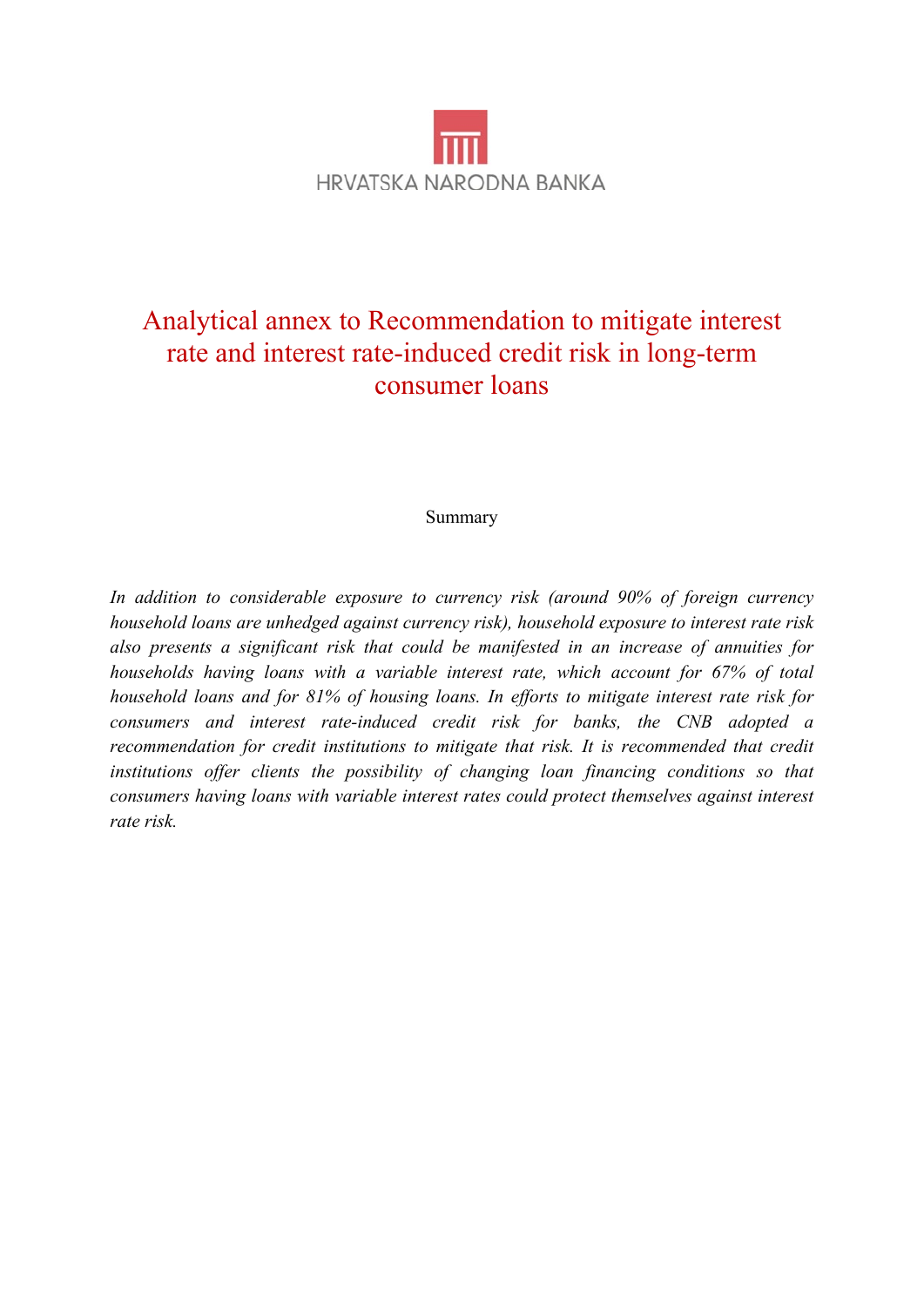# An overview of the situation and structure of interest rates on household loans in Croatia

Economic growth in most Central and Eastern European (CEE) countries over the past decade was accompanied by loan growth and a strong increase of the banking sector. In particular, household sector debt grew from below 10% of GDP in most CEE countries to around 30-40% in the ten year period. Among these countries, and apart from Estonia, Croatia recorded the largest household debt-to-GDP ratio according to the most recent available comparable data from 2015 (Figure 1). The situation is similar in terms of the debt-to-gross income ratio of the household sector.



**Figure 1 Household debt in Croatia and comparable EU Member States (2015)**

Sources: Eurostat and CNB.

To gain a better understanding of risks, it is necessary to observe the sector structure itself in addition to aggregate indicators, taking account of the differences among households that affect their vulnerability, such as income levels, average age, an analysis of the number of members and the number of the employed. According to the analysis of household debt data obtained from the Household Budget Survey  $(HBS)^1$  $(HBS)^1$ , indebted households with the lowest income are somewhat more burdened by loans, but, apart from the first income decile, $2$ 

CNB · Analytical annex to Recommendation to mitigate interest rate and interest rate-induced credit risk in long-term consumer loans 2/14

<span id="page-1-0"></span><sup>&</sup>lt;sup>1</sup> The Household Budget Survey (HBS) is a survey carried out on a sample of private households. The Survey collects data on the amount and structure of consumption expenditures as well as data on socio-economic and demographic characteristics of households. After 2010, due to changes in the questionnaire (the question about loan repayment amounts is not included), it is impossible to construct an indicator of vulnerability distribution among households.

<span id="page-1-1"></span><sup>&</sup>lt;sup>2</sup> Deciles divide the distribution of results to ten equal parts, where each part comprises 10% of the sample members.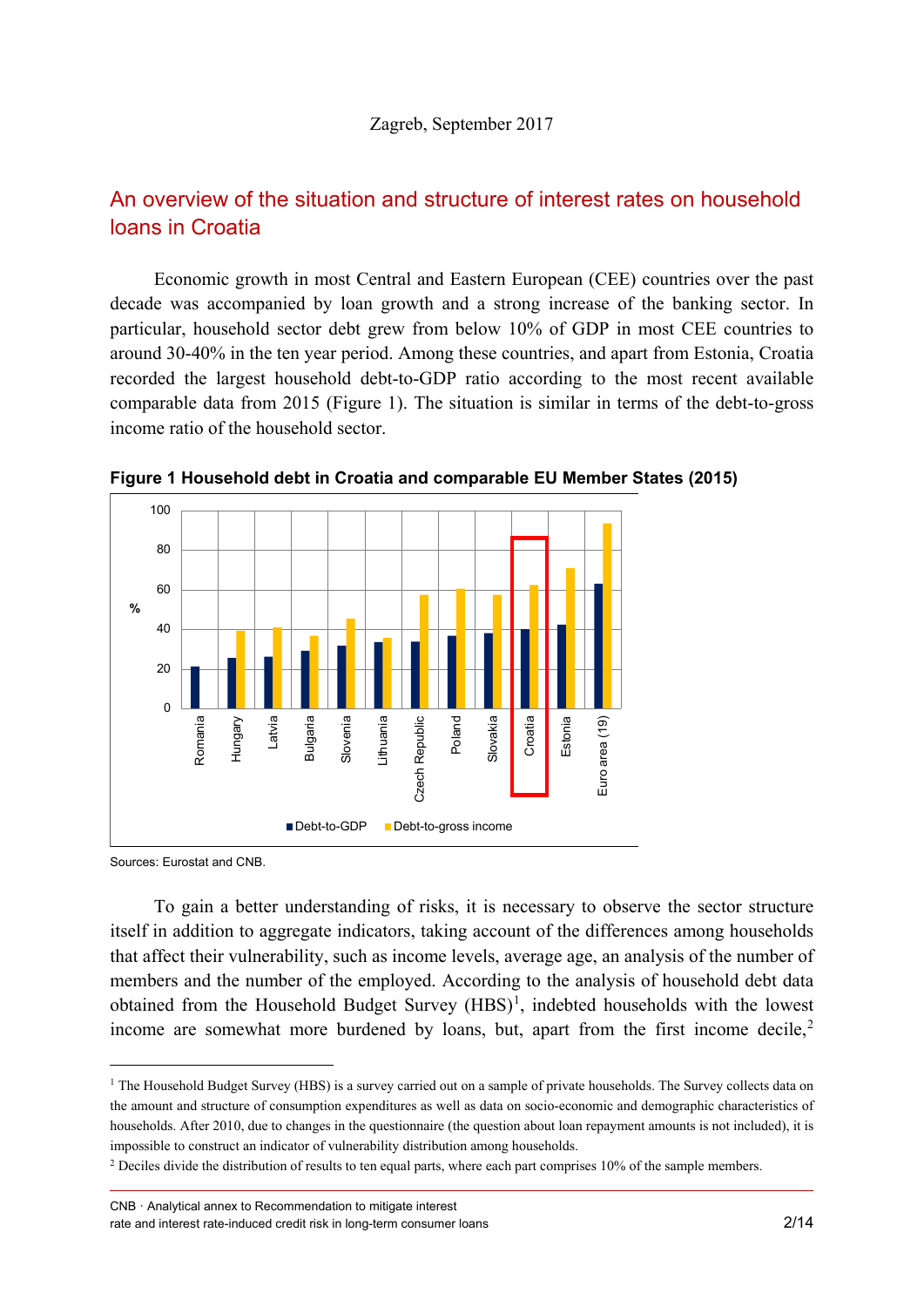differences are not large. The burden increase after the outbreak of the crisis is also most perceptible in the lowest income decile, i.e. 10% of the lowest-income households (Figure 2). In accordance with the most recent analysis on household debt obtained from the Household Budget Survey, it is obvious that the share of potentially vulnerable households decreases as their disposable income grows (Figure 3). On average, around 73% of indebted households from the first three decile groups with the lowest income were potentially vulnerable in 2010, where vulnerable households are defined as those that do not make sufficient income to meet the minimum living needs. Shocks such as unemployment of some household members, increase in the exchange rate or interest on loans paid by households, may transfer to the vulnerable category some households that are currently not vulnerable.

### **Figure 2 Average total debt servicing burden of individual income deciles**







Source: calculations based on the Household Budget Survey, CNB.

The relatively high level of household sector debt relative to the comparable countries, as well as structural characteristics of debt distribution among households, highlight the risks associated with financial resilience of the household sector, i.e. possible implications of various financial and macroeconomic shocks, such as an interest rate increase, for the sector's debt-servicing capacity.

# Interest rate risk and structure of interest rates on household loans in **Croatia**

In addition to considerable exposure to currency risk (around 90% of household loans are unhedged against currency risk), household exposure to interest rate risk also presents a significant source of risk due to the dominance of financing at variable interest rates. The share of loans with a variable interest rate in total household loans stands at 67%, according to [the results of the interest rate survey](https://www.hnb.hr/documents/20182/1816940/h-mpd-1-2017.pdf/783bc05b-0dfc-4402-817a-22fce52845c0) conducted in early 2016, while variable interest rate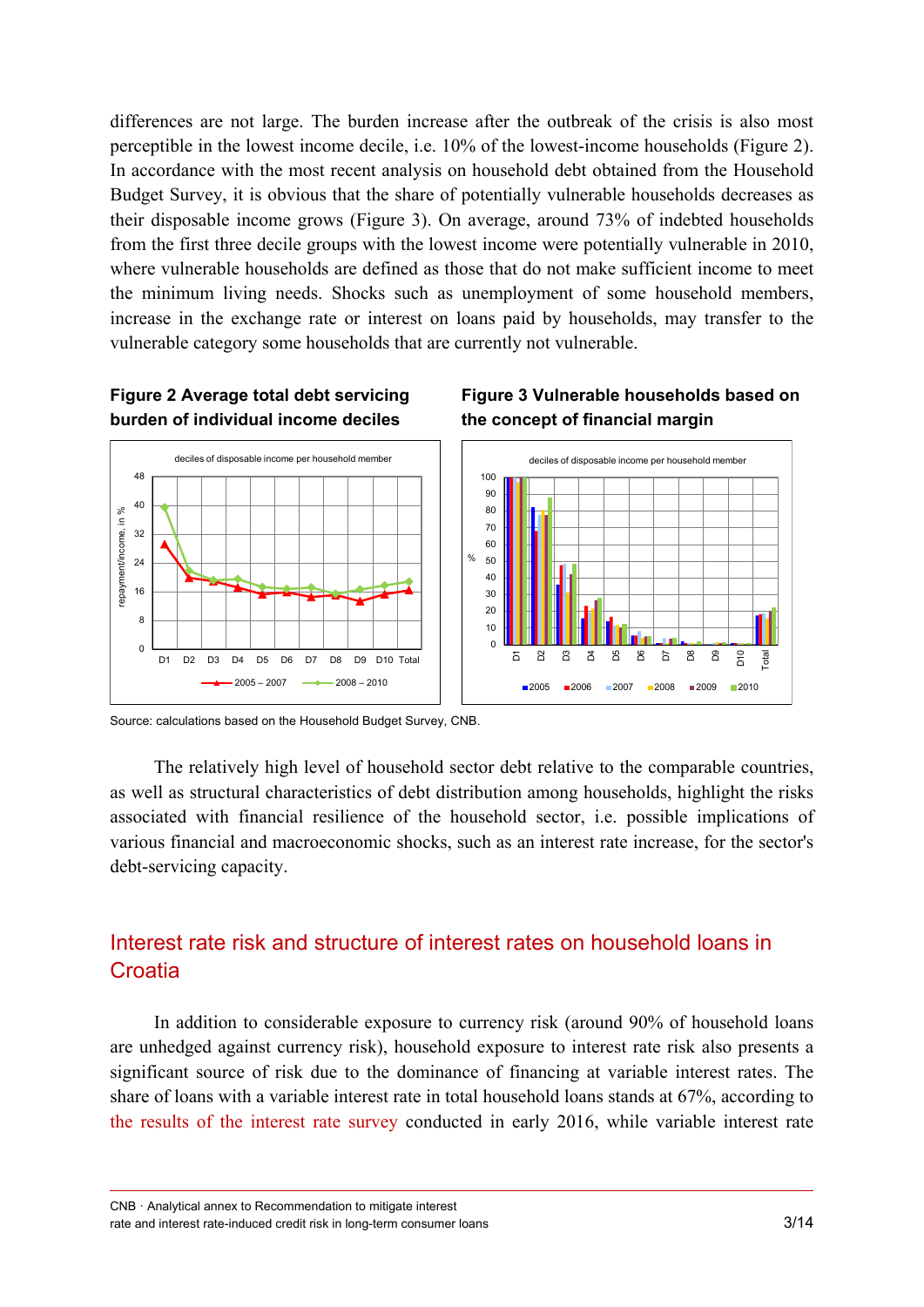loans predominate even more in long-term loans, exceeding 81% of all housing loans (Figure 4).

Within the structure of variable interest rates for the household sector, EURIBOR and the NRR are almost equally distributed as reference applicable parameters<sup>[3](#page-3-0)</sup> (43% vs 46%, respectively, of all household loans with variable interest rates). The same pattern is observed in housing loans, where as a reference variable parameter, EURIBOR accounts for 49% and the NRR accounts for 46% of all loans with a variable interest rate (for more details see Rosan, M. *[Exposure of the private non-financial sector to interest rate risk: analysis of results](http://www.hnb.hr/documents/20182/2041563/s-024.pdf/f4c43cc5-a37d-43f0-9710-fdc34f9f6817)  [of the Survey on interest rate variability,](http://www.hnb.hr/documents/20182/2041563/s-024.pdf/f4c43cc5-a37d-43f0-9710-fdc34f9f6817)* CNB Surveys (2017)).





In view of the interest rate structure, the household sector would be exposed to an increase in the loan servicing burden in case of a significant increase in reference variable parameters. At the same time, banks are exposed to interest rate-induced credit risk due to the risk of inability to collect their claims (on time and/or in full). This interest rate risk arises from the currently extremely low reference interest rates in the euro area (Figure 5) and the time of adoption of the amendments to the Consumer Credit Act (OG 143/2013). More precisely, at the time of the Act's enforcement, the reference parameters (EURIBOR in particular) set as the basis for the calculation of variable interest rates in credit operations, were close to their record lows (Figure 5), so that the final variable interest rate mostly consisted of the fixed part.

Source: CNB, Survey on interest rate variability.

<span id="page-3-0"></span><sup>&</sup>lt;sup>3</sup> Under the Act on Amendments to the Consumer Credit Act (OG 143/2013), the following rates may be used in setting the interest rate: EURIBOR, LIBOR, the national reference rate (NRR), yield on the T-bills of the Ministry of Finance and the average interest rate on household deposits in the respective currency.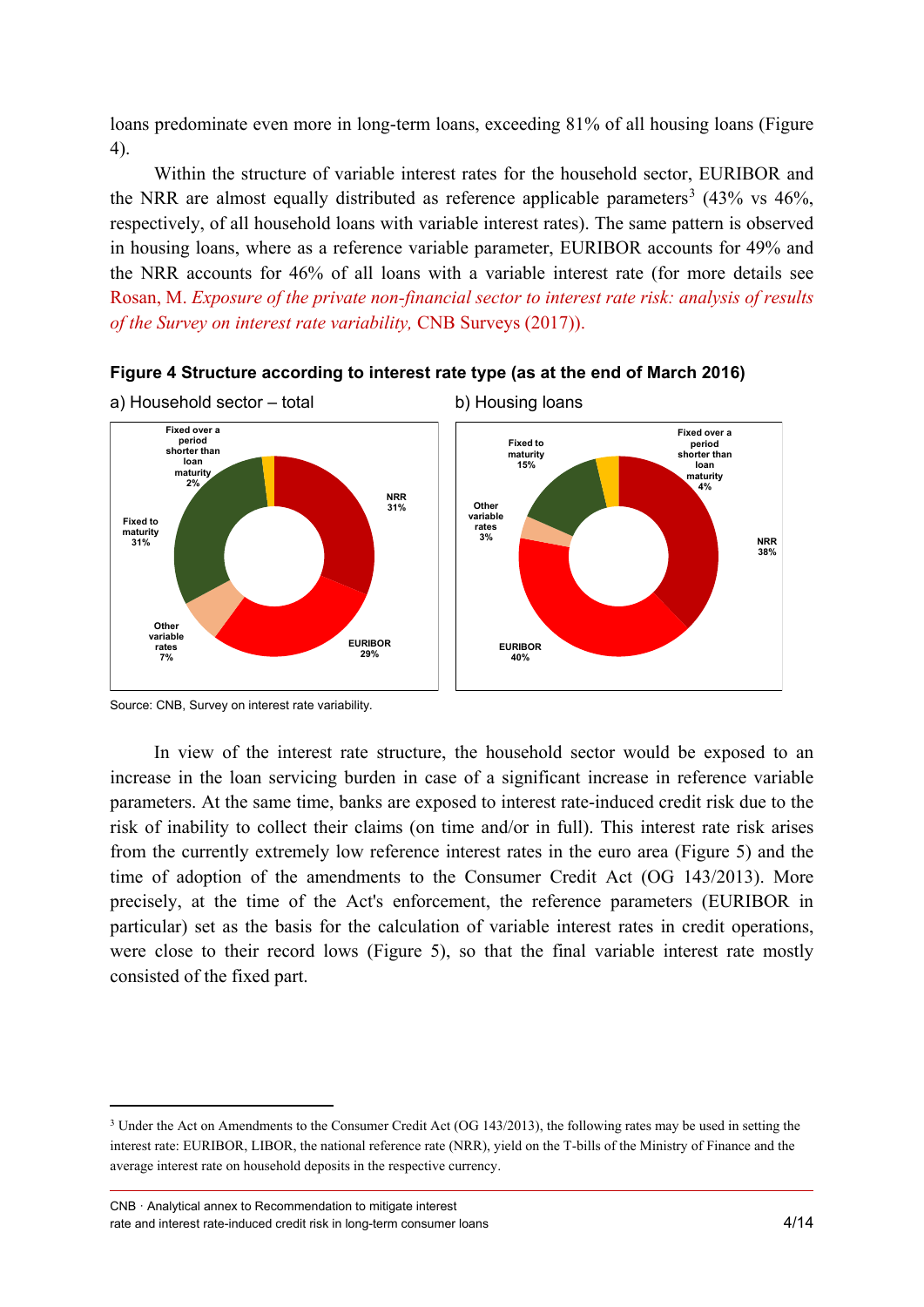### **Figure 5 Reference parameters for setting variable interest rates at record lows for several years**



a) Reference rates in the international markets

b) National reference rate – representative (NRR)

Note: The shaded area refers to the period after the amendments to the Consumer Credit Act of late 2013 (OG 143/2013) prescribed in detail the setting and changes to variable interest rates on household loans. Sources: CBA and Bloomberg.

Interest rate risk may be activated primarily due to the expected continued tightening of the Fed's monetary policy, which could be followed by the European Central Bank in the medium term. The intensity of interest rate risk materialisation strongly depends on the variable parameter to which a variable interest rate is linked as there are considerable differences in the dynamics of the two most frequently used reference rates: the NRR and EURIBOR. EURIBOR is calculated and published on a daily basis and its spillover to interest rate growth depends only on the contractual period in which interest rates are adjusted. The NRR is calculated on a quarterly basis based on historical data on the cost of bank liabilities, so that it reacts to increases in market interest rates with a time lag and with less intensity than EURIBOR. On the other hand, under the scenario where the country's risk premium increases, the variable interest rate linked to EURIBOR is expected not to react, while the variable interest rate linked to the NRR would probably grow after the adjustment as the NRR implicitly reflects the country's risk premium. Conversely, if the risk premium falls, the NRR would probably decrease after the adjustment (for more details see CNB's information material [Risks to the consumer in a credit relationship\)](https://www.hnb.hr/documents/20182/708449/Risks+to+the+consumer+in+a+credit+relationship.pdf/908d45f0-43fa-460a-a3ac-e5b85c962d98).

A consumer should take into account that any type of interest rates exposes debtors to potential favourable and unfavourable outcomes depending on future movements in reference interest rates. In case of fixed interest rates, the loan servicing burden remains the same regardless of changes in reference rates, so their potential decrease does not affect consumers in terms of lower repayment amounts. On the other hand, variable interest rates involve a certain degree of uncertainty in terms of future loan repayment amounts, which may be higher or lower than the current ones depending on the direction in which reference variable parameters move. Clients with loans having longer remaining maturities are more exposed to potentially larger changes in the repayment amount due to the fact that interest expense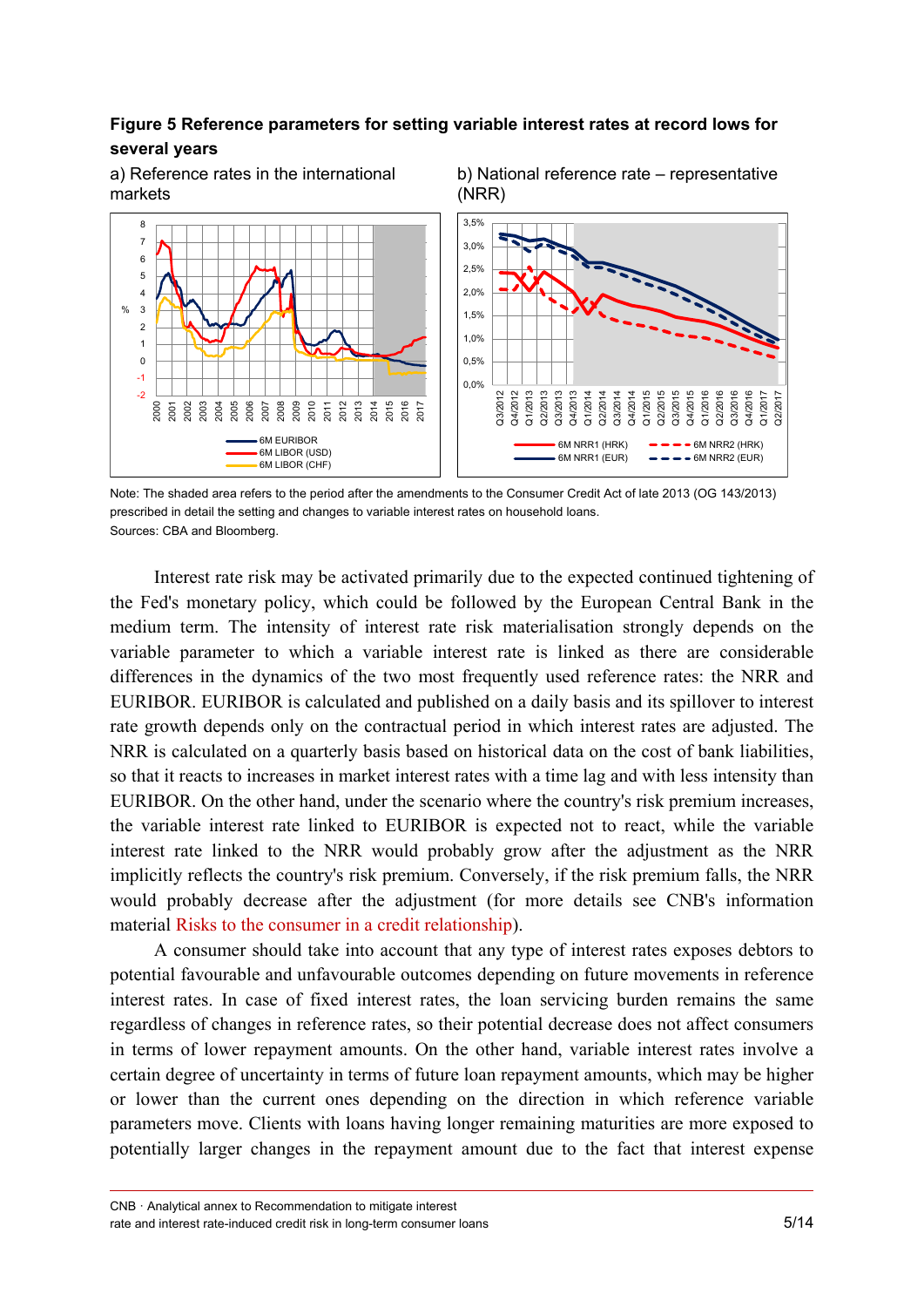constitutes a greater share of the repayment amount for loans with longer remaining maturities (Figure 6). Data for end-March 2017 show that the group of loans with a remaining maturity of over ten years accounts for almost 40% of all housing loans, while the share of loans with a remaining maturity of over five years exceeds 65% of housing loans (Figure 7).



**Figure 6 Relative change in annuities caused by a one-percentage point increase in interest rates**

Note: Changes were calculated for total loans to the household sector under the principle that each group by remaining maturity was taken as a single loan, with the average interest rate on balances and the remaining maturity as the mean of the loan category. The mean of the category of over 20 years was taken to be 25 years. Source: CNB calculations.

### **Figure 7 Housing loans by remaining maturity (31 March 2017)**

a) Nominal amounts by currency (31 March 2017)







Source: CNB.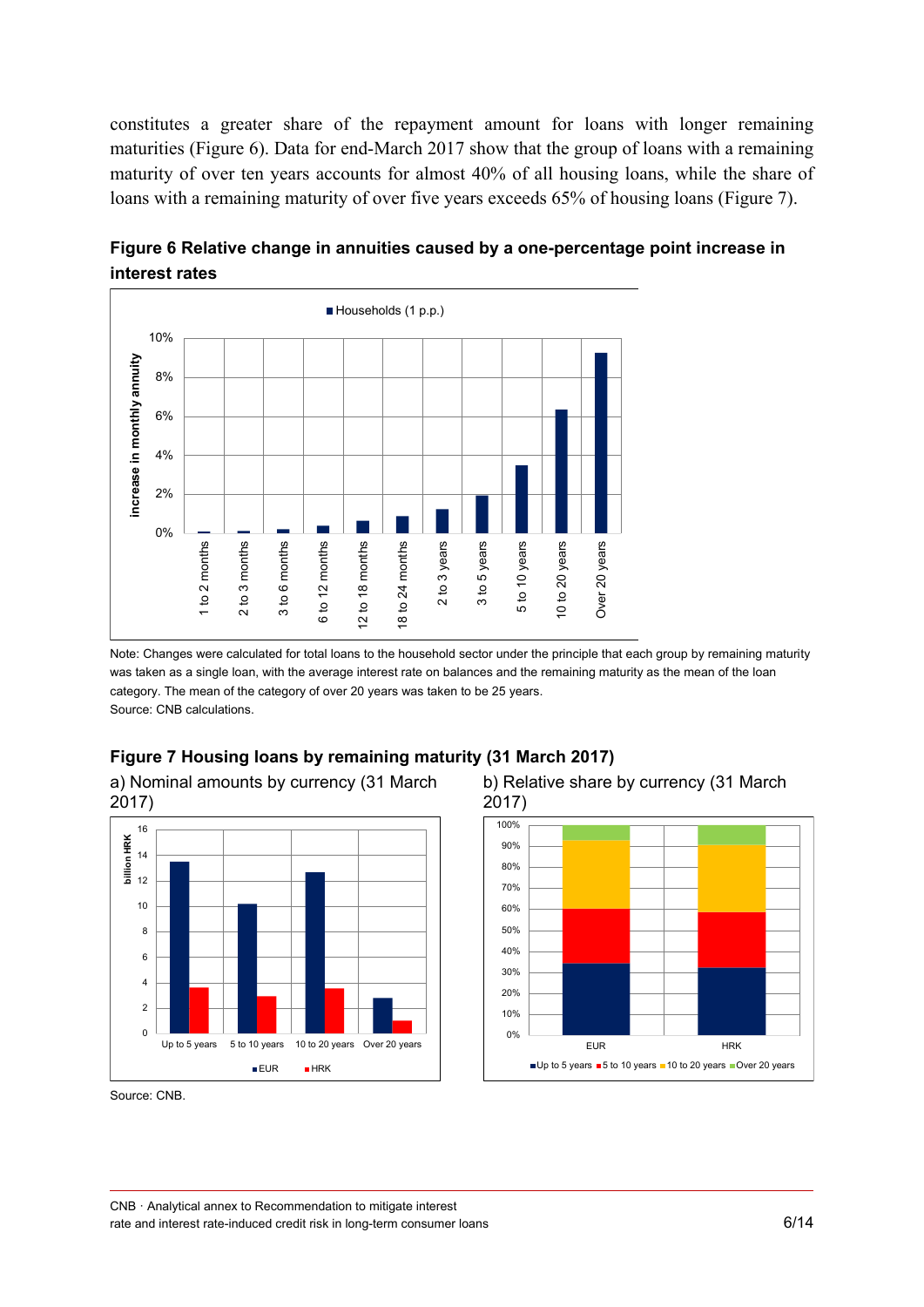### Simulation of the impact of potential EURIBOR growth and variable interest rates

Under a macroeconomic scenario of the continued tightening of the Fed's monetary policy with a gradual increase in reference interest rates, EURIBOR is expected to grow gradually. Simulated here is an increase in EURIBOR of 0.5 p.p. a quarter, which would result in a 2 p.p. increase in EURIBOR over the projected time horizon of one year. With a time lag and somewhat less intensity, this increase would spill over to an increase in banks' borrowing costs, and then to an increase in the interest burden for clients whose variable interest rate loans are linked to the NRR. Based on the model estimate of transmission of EURIBOR growth to NRR growth (see Annex: Transmission channel of EURIBOR growth to the NRR), interest expenses for the household sector triggered by the EURIBOR increase of 2 p.p. measured by the ratio of interest payments to disposable income (assuming there are no changes in disposable income), are expected to grow by around 1 p.p. in the observed twoyear period, while the adjustment, i.e. increase in the interest burden, would continue (Figure 8).

#### **Figure 8 Interest burden to disposable income**



Note: The calculation is informative in nature and assumes the structure of household loans as established in the Survey on interest rate variability (Figure 2): EURIBOR 29%, NRR 31%, other variable interest rates 7% and 33% fixed interest rates. EURIBOR is assumed to grow gradually by a total of 2%, while, in line with the estimated long-term relation between the implicit NRR3 and EURIBOR, the NRR would grow by 1.26% in the observed period. Source: CNB (CNB calculations).





Note: The calculation was made on the aggregate of loans taking into account the outstanding total amount of all loans as a single loan.

Source: CNB (CNB calculations).

According to CNB calculations, in the event of a 2 p.p. increase in the average interest rate, the average annuity would grow by around 4% at the household sector level, while the increase would be 9% for housing loans (which, as a rule, have longer maturities). It is noteworthy that annuities may grow by more than 4% and 9% respectively for some loans.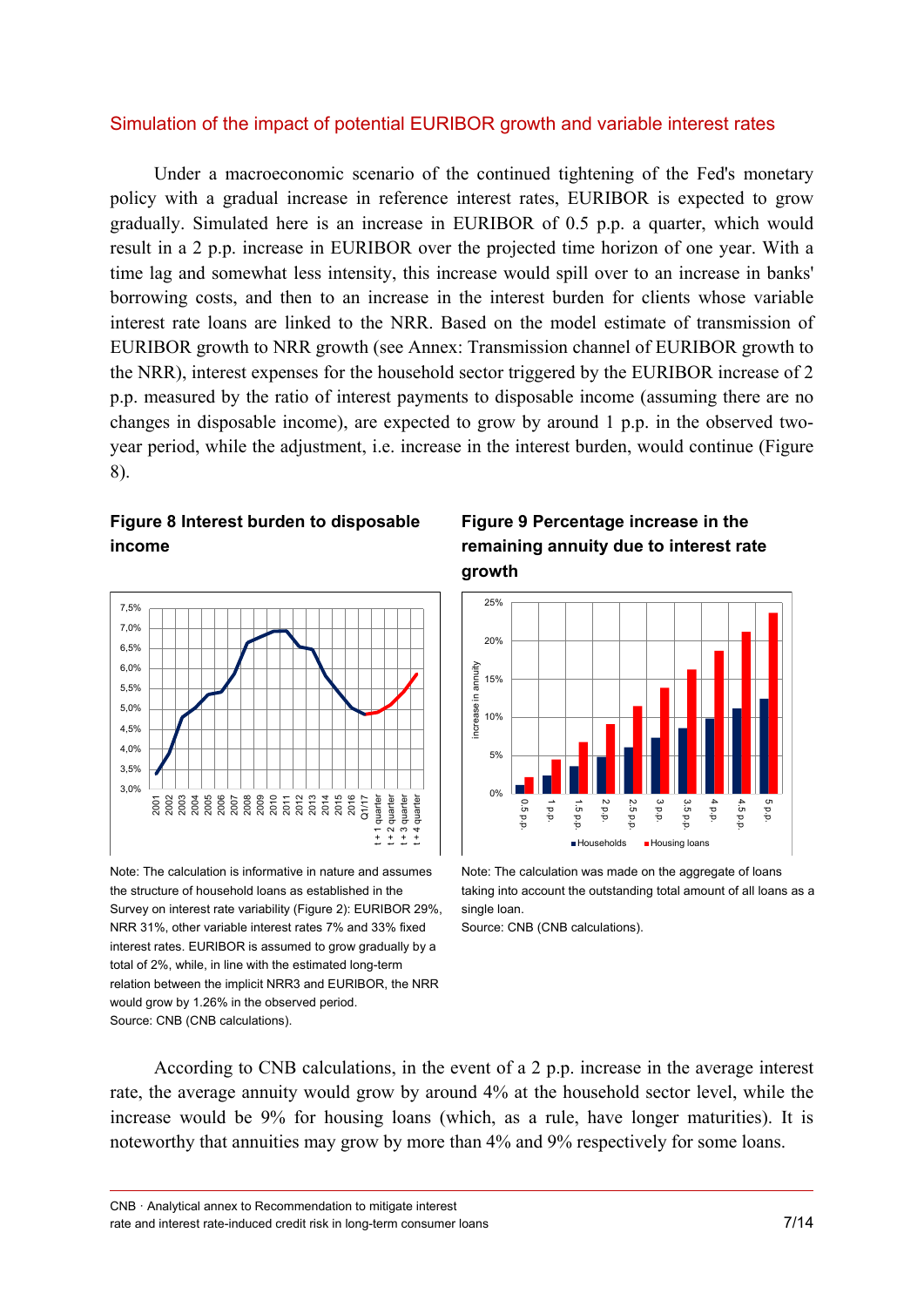## Cost of interest rate fixation for consumers

The current situation in the domestic market for housing loans suggests that the price of interest rate hedge for consumers is low. Interest rates in the loan market are currently similar for loans that provide a complete hedge against interest rate risk (loans with a fixed interest rate until maturity), and for loans that provide a partial hedge against interest rate risk as their interest rates are fixed over a period shorter than loan maturity. It may be noticed that interest rates on newly-granted loans with a currency clause and a fixed interest rate, and those with an initial period of interest rate fixation are currently lower, on average, than interest rates on loans with variable interest rates. Kuna loans do not exhibit this difference (Figures 10a and 10b). Caution is warranted because, although these loans currently provide some hedge against credit risk, it is only partial since, after the initial fixation period, interest rates on such loans become variable and are linked to movements in the predetermined reference parameter, exposing consumers to interest rate risk in the future. Interest rate risk on such loans is "moved" to the future, i.e. it will become visible only when variable interest rates start to apply, and it is higher for longer periods of variable interest rate application.

### **Figure 10 Spread between fixed interest rates and interest rates with an initial fixation period relative to variable interest rates (including those with an initial period of interest rate fixation up to three month) – newly-granted loans**



Note: Data on interest rates refer to an implicit interest rate on newly-granted loans and they are obtained as the average for the system. The calculation includes data for all banks that granted new housing loans in the reporting month. The grey colour highlights the situation when variable interest rates are lower than fixed interest rates and interest rates with an initial fixation period.

Source: CNB.

The room for changes in contractual terms without increasing the servicing burden for some clients has been created also by the sharp decrease in interest rates on newly-granted loans (Figures 11a and 11b). Therefore, clients that obtained loans in the previous years may fix the interest rate without increasing the repayment burden. In particular, the average interest rate on outstanding euro housing loans (balances of housing loans) was 1.1 percentage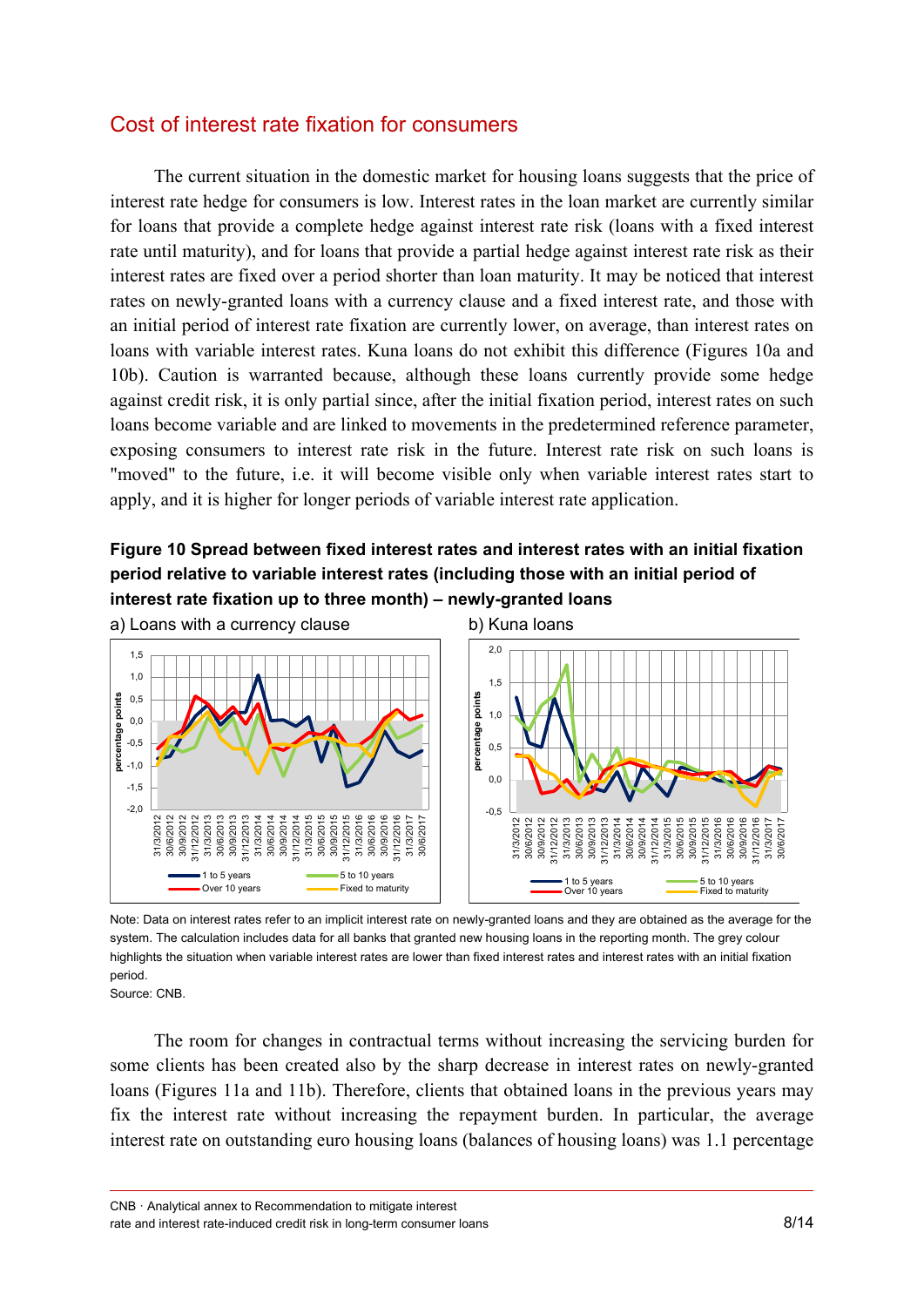point higher than the interest rate on newly-granted housing loans at the end of the first quarter, while that difference was 0.3 percentage points for kuna loans. Interest rates on new loans with a fixed interest rate were also lower than the average interest rates on outstanding loans (Figures 11c and 11d). In the first quarter of 2017, this difference stood at 1% for euro loans and at 0.4% for kuna loans, which indicates that current market conditions are relatively favourable for fixing interest rates on outstanding loans.







The spread is the same between newly-granted loans with a fixed interest rate and loans with a variable interest rate





Source: CNB.

### Cost of interest rate fixation for banks

Protection against interest rate risk banks assume when fixing interest rates imposes certain costs for banks. However, thanks to the decrease in the market price of interest rate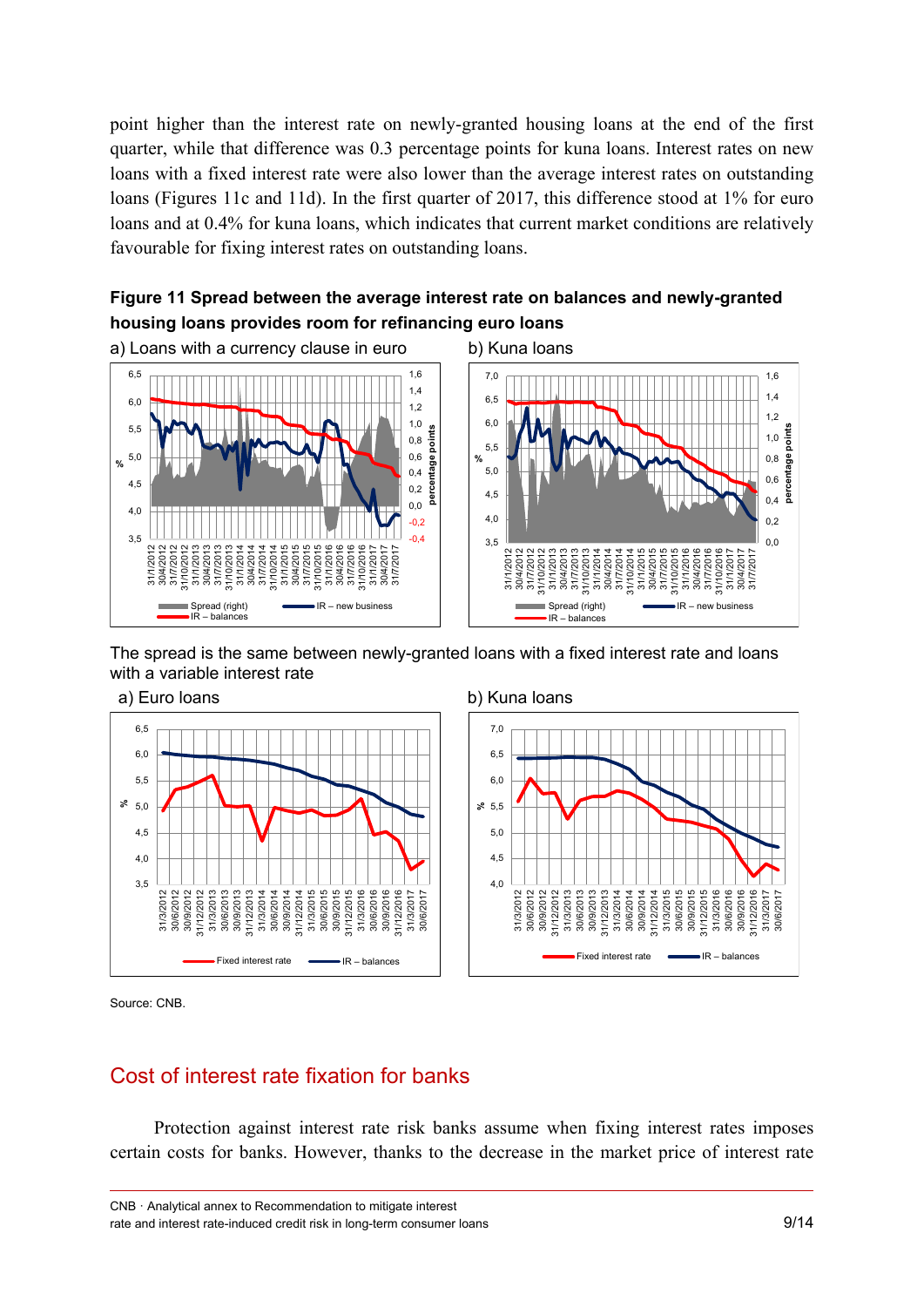protection (*interest rate swap*), the cost of interest rate hedging is currently at relatively low levels (Figures 12a and 12b). The market price of a ten-year interest rate hedge in the international market (*euro interest rate swap*) was 0.86% a year at the end of September 2017, while it was 1.45% and 1.55% a year for maturities of 20 and 30 years, respectively (Figure 12). The relatively low price of interest rate swaps reflects current expectations of the market regarding the continued pursuit of the ECB's low interest rate policy. These expectations can be quickly changed; Figure 12a shows that the cost of interest rate hedges has grown slightly in the recent period. Reference interest rates are expected to start growing the moment the ECB begins to normalise its interest rate policy, which will eventually spill over to an increase in interest rates paid by loan users. On the other hand, there is not much possibility to obtain interest rate hedges for kuna instruments, especially in relations with individuals. More precisely, as only several large banks have quoted indicative quotations for kuna interest rate swaps, their liquidity in the market is questionable. In line with this, the Croatian National Bank has changed its monetary policy instruments so as to increase the possibility of interest rate hedging for kuna placements.







Note: *Interest rate swaps* are financial instruments that may be used to hedge against unfavourable interest rate movements in the future. They provide for an exchange of payments of variable amounts (in this case linked to EURIBOR) for payments of fixed amounts and *vice versa*. The *swap yield curve* shows what fixed rate is required for swaps of particular maturities. Source: Bloomberg.

Should contractual provisions on variable interest rates be changed to provisions on fixed interest rates in line with current interest rates in the market, banks would lose some of their interest income as interest rates on new loans are on average lower than those prevailing in the past, i.e. before the beginning of the recent downward trend in interest rates. If a newlyagreed fixed interest rate was lower by 1 percentage point, the CNB estimates that the potential annual loss in interest income from household loans (for the portfolio of loans with a remaining maturity of over 10 years) in the static balance sheet would be around HRK 160m (Figure 13).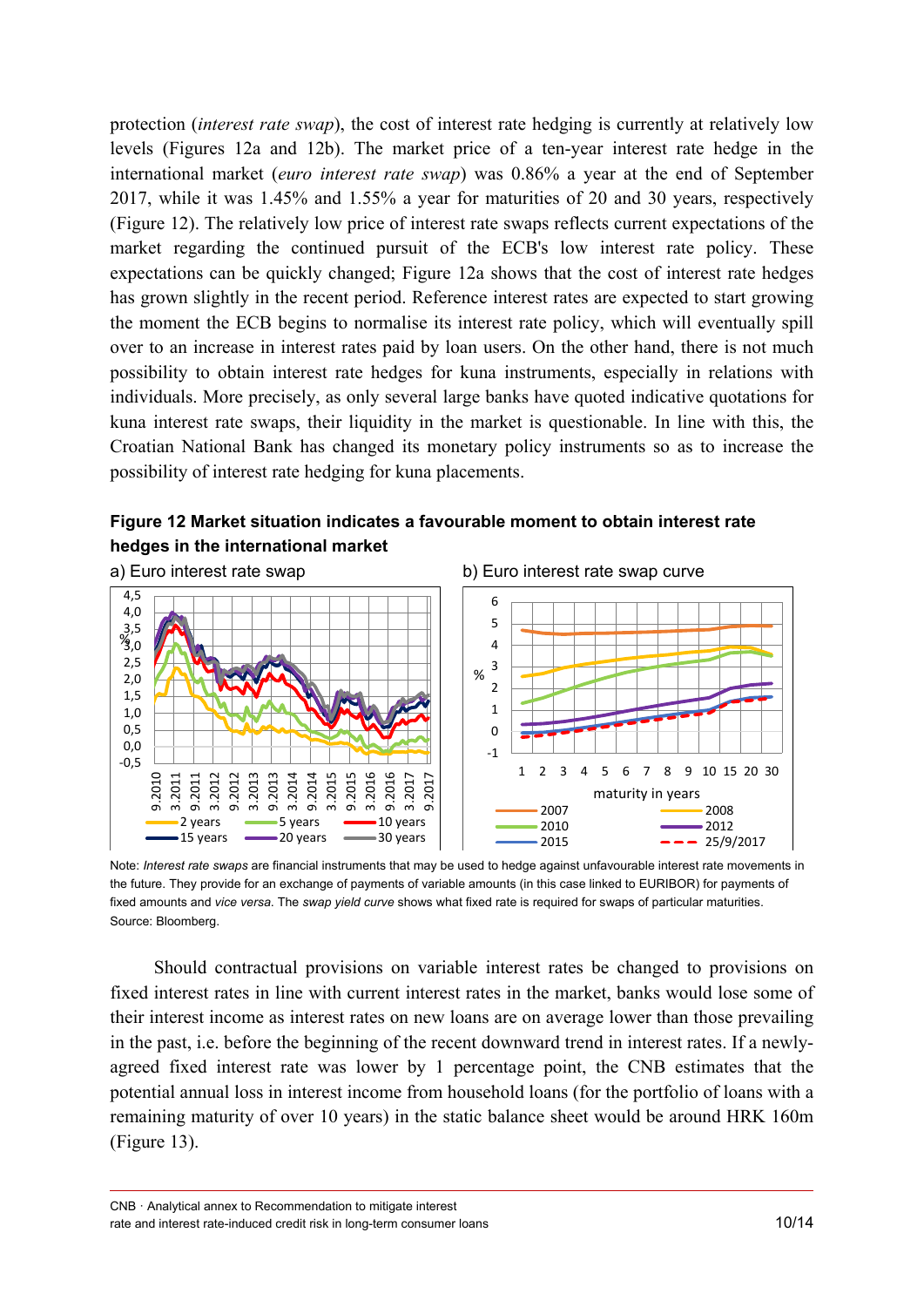### **Figure 13 Potential loss in interest income in view of refinancing at lower fixed interest rates (for a portfolio with a remaining maturity of over 10 years)**



depending on how much would a fixed interest rate be lower than the current variable rate

### Should consumers fix interest rates?

In line with the risks and benefits of variable or fixed interest rates, each consumer makes his own decision on changing the contractual provision that replaces a variable interest rate with a fixed interest rate (for more details on interest rate risk and other risks, see the CNB's information material [Risks to the consumer in a credit relationship\)](https://www.hnb.hr/documents/20182/708449/Risks+to+the+consumer+in+a+credit+relationship.pdf/908d45f0-43fa-460a-a3ac-e5b85c962d98). Therefore, based on their own judgements and analysis of their financial situation, consumers themselves have to decide whether or not they want to fix the interest rate.

As regards interest rate fixation, loan refinancing is usually a more expensive option for consumers than amendments to the existing loan agreements because of the related costs that may be charged by the banks. However, apart from the costs, one should take into consideration possibly more favourable market terms that a consumer may obtain by going to another bank. The information list disclosed by the CNB on its website can certainly be of help in this regard.

Exit fees are among the costs associated with the loan refinancing procedure. Some banks charge early loan repayment fees whose amount depends on the outstanding principal amount; the fee also depends on whether the loan is closed by an early repayment or refinanced by a loan from another bank, or a new loan from the bank with which the client already has a contractual relationship. Under the Consumer Credit Act, an early loan repayment fee is charged for loans concluded up to 31 December 2009. No early loan repayment fees are charged for loans obtained after 1 January 2010, except for loans with

Note: The calculation is static in nature for total housing loans to the household sector at the end of the first quarter 2017, and it assumes that 80% of all housing loans were granted with a variable interest rate and then refinanced at a lower fixed interest rate, so that the banking sector loses only interest income on refinanced loans. Source: CNB calculations.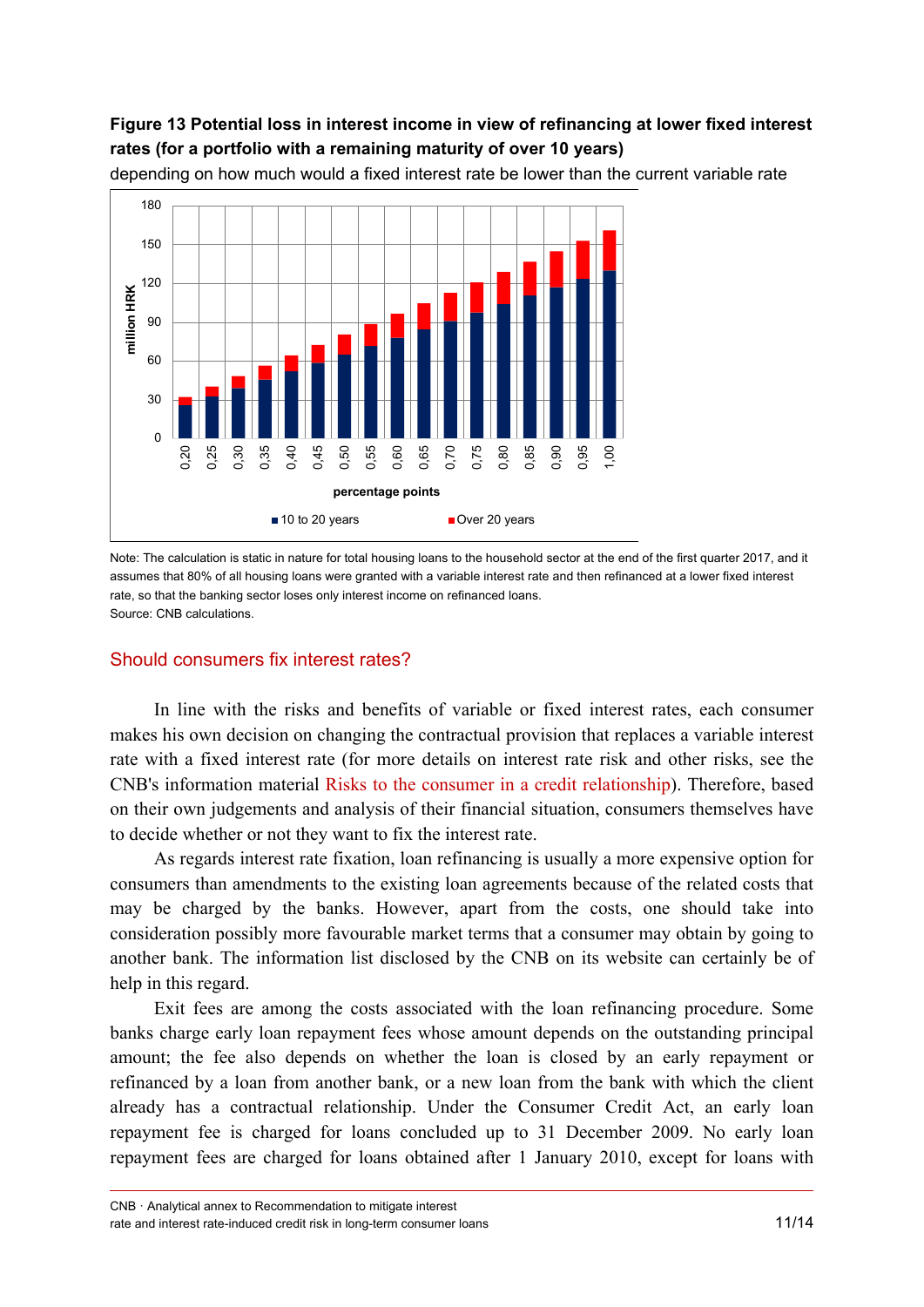fixed interest rates for which such fees may be contracted. In efforts to facilitate loan refinancing, in its *[Recommendation to mitigate interest rate and interest rate-induced credit](http://www.hnb.hr/documents/20182/2042017/ep26092017_preporuka.pdf/63011671-4e66-4f21-bb92-5afd01c3d13a)  [risk in long-term consumer loans](http://www.hnb.hr/documents/20182/2042017/ep26092017_preporuka.pdf/63011671-4e66-4f21-bb92-5afd01c3d13a)*, the CNB recommended to banks not to charge early loan repayment fees.

According to the currently available information (before publication of the Recommendation), a third of all banks in the system do not charge exit fees for loans granted before 2010, while the majority of the banks do so. In addition to the practice of charging exit fees, banks also differ according to exit fee amounts, which range from 1% to 4% of the outstanding principal amount.

Apart from these costs, it should be noted that there are other costs associated with obtaining a new loan, such as costs of loan agreement authentication by a public notary, the costs of property valuation and other fees under the loan agreement.

The CNB recommended that, when changing agreement terms and conditions, banks do not impose charges for costs that at their discretion. As regards the costs of authentication, the fees paid to public notaries should be much smaller for authentication of annexes to loan agreements that change the method of interest rate calculation than fees for concluding new loan agreements.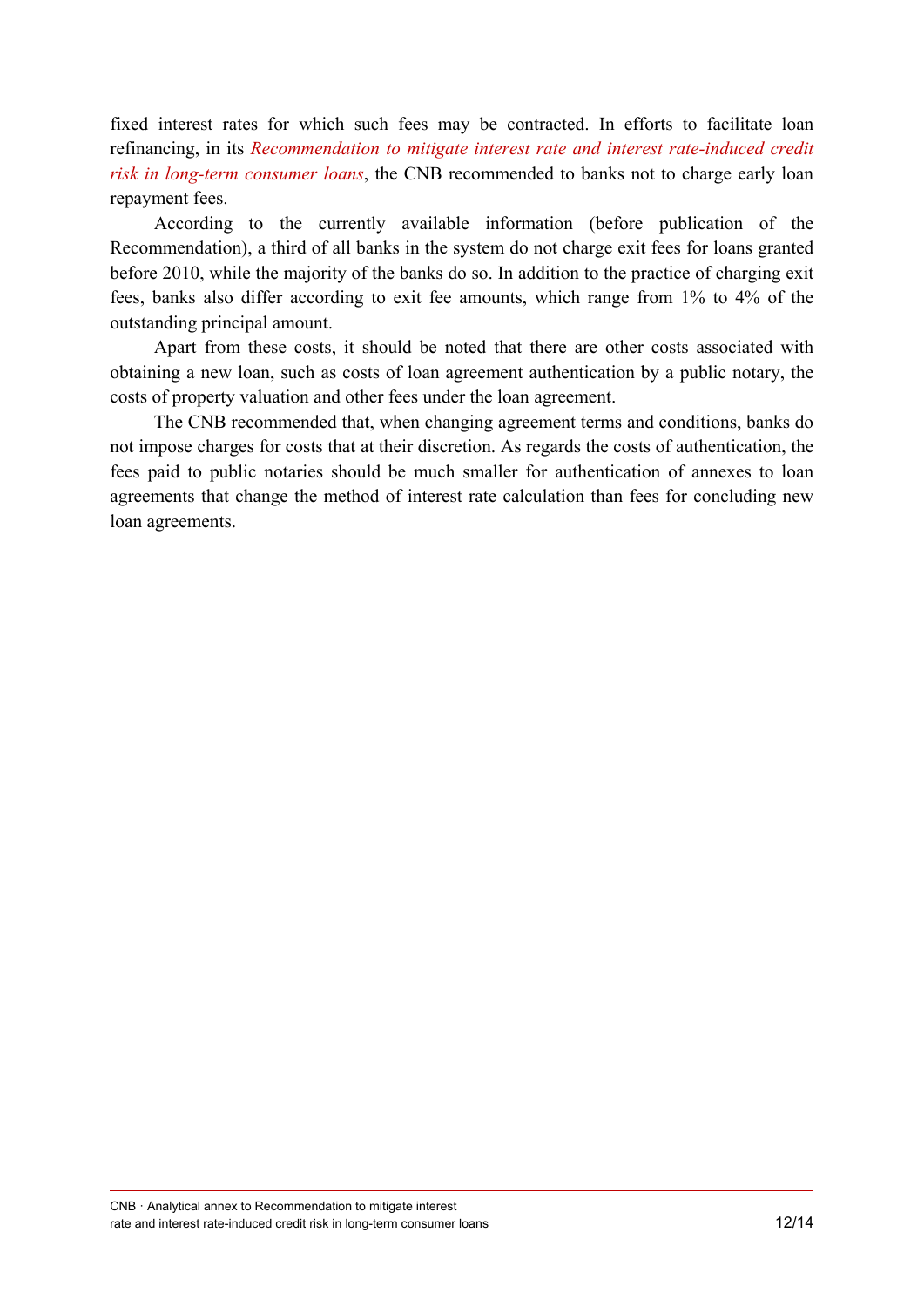## ANNEX

#### Transmission channel of EURIBOR growth to the NRR

An increase in borrowing costs in the European banking market (in terms of EURIBOR) may be expected to spill over to an increase in borrowing costs in the domestic market due to the relatively strong financial integration of Croatia with the euro area. In particular, should interest rates in the European market increase, domestic banks may be expected to raise deposit interest rates in order to maintain stable sources of financing. In order to assess the spillover effect, the intensity of the transmission channel of EURIBOR to the NRR was determined by using historical data.

Based on the methodology used to [set the NRR,](http://www.hub.hr/sites/default/files/metodologija_nrs.pdf) published on the website of the Croatian Banking Association (CBA), an implicit NRR was reconstructed (to obtain the longest possible time series) from available data, aggregated for all main funding sources regardless of the currency (implicit NRR3). It should be noted that historical data do not provide for a division of funding sources by currency, so that the implicit NRR should be interpreted as the average cost of bank financing.

The tested model with a dependent variable of the implicit 6-month NRR3 comprises 6 month EURIBOR and 5-year dollar CDS as independent variables to measure domestic sovereign risk, whereas sovereign risk to some extent also implicitly affects the financing cost, i.e. interest rates.

### **Figure 1 Implicit 6M NRR3 and 6M EURIBOR**



### **Figure 2 Relationship between the 6M NRR and 6M EURIBOR**



Note: The grey colour highlights the period of the low CDS regime. Sources: ECB and CNB (CNB calculations).

The model estimate on quarterly data implies that, on average, an increase in EURIBOR of 1 p.p. raises the implicit NRR3 by an average of 0.63 p.p. in the observed period, while an increase in CDS of 1 p.p. raises the implicit NRR3 by 0.23 p.p. on average. Of course, the model also assumes a short-term adjustment between these variables.